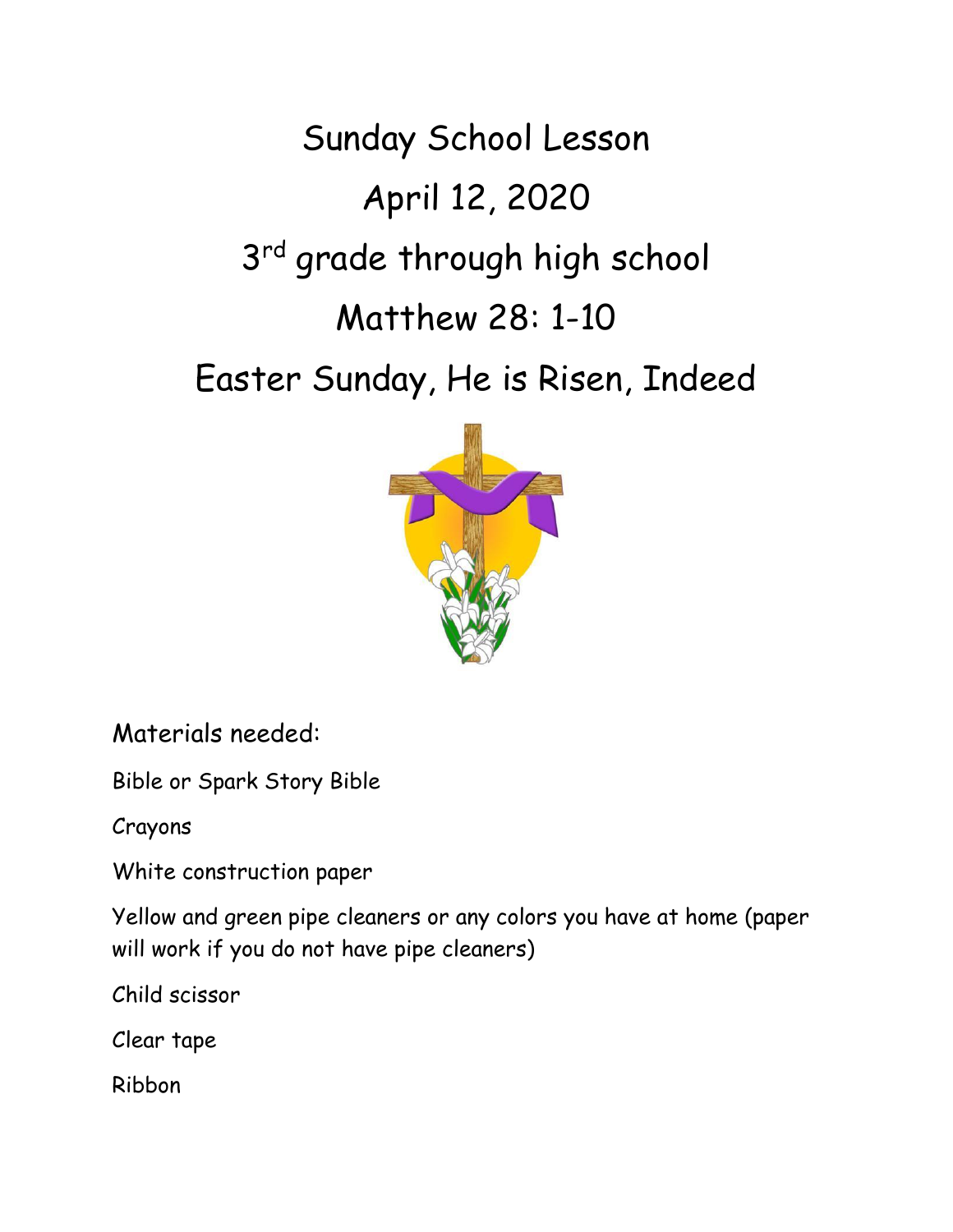## Journal

- 1. Today we remember when the earth shook, the stone covering Jesus' tomb was rolled back and Mary and Mary Magdalene found the empty tomb, the Easter Story! Jesus has risen!!
- 2. Read the Story of the Empty Tomb to your child or with your child found in Matthew 28: 1-10 and on page 482 of the Spark Story Bible.
- 3. You and I have reason to be happy today!! We are happy because we know that Jesus rose from the grave and that He lives forever. But we are also happy because we know that the Bible tells us that we, too, will have everlasting life with Jesus someday!!
- 4. Easter Lily Craft: a. You or your child trace your child's hands on white paper b. Cut out the hand shapes c. Roll the hand shape vertically to form a funnel shape, secure the side with clear tape d. Roll each finger down to form the curls of each bloom e. Cut the yellow pipe cleaners (one per flower) to about 3" each. Loosely curve the yellow piece to form a U shape. Wrap the top of the green pipe cleaner at the bottom of the U f. Curl the ends of the yellow pipe cleaner to form the center of the bloom. g. Insert the completed green stem into the center of the bloom and pull through. h. Gather the flowers and wrap a ribbon around the stems to make a bouquet. Give to someone you love!!
- 5. Create a journal entry for Easter Sunday! Title it April 12, 2020 The Empty Tomb! Draw or write your ideas for this story. Some questions to ponder: Jesus' death seemed very bad to the disciples. Did God make something good come out of Jesus' death? Today we are experiencing many things that are difficult for many people, seemingly very bad. Do you see any good things that are happening in the midst of the pandemic? How can a place that seems empty,